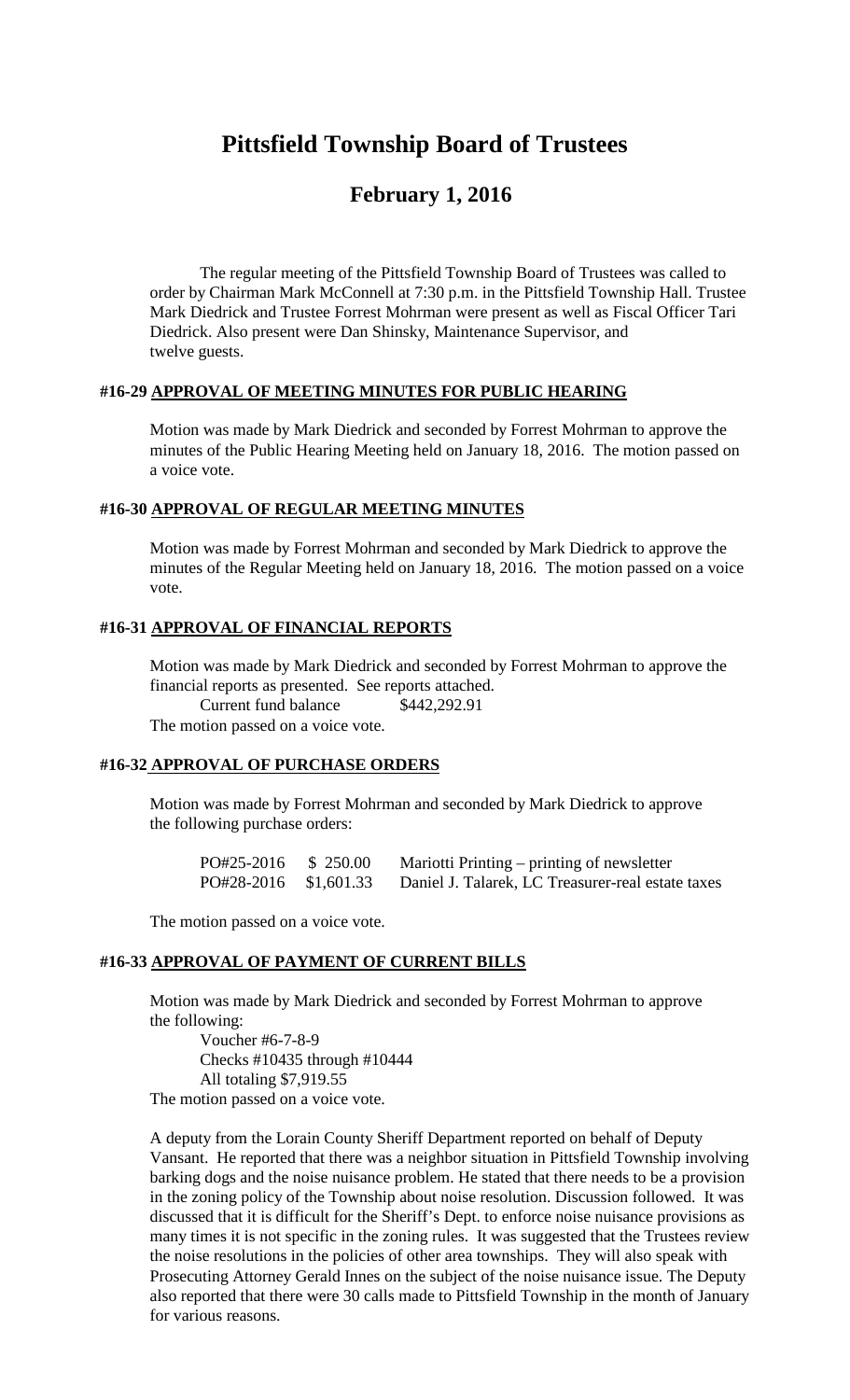#### **MEETING REPORTS**

LCTA – Jan. 21 – Forrest Mohrman OTA Convention – Jan. 27-29 – Mark McConnell and Forrest Mohrman

Forrest Mohrman reported that there are 132 residents of Pittsfield Township participating in the Metroparks Splash Zone in Oberlin as of January 2016.

#### **OLD BUSINESS** –

Mark McConnell reported that, at the Ohio Township Association Convention, he was in a meeting with various governmental representatives to the State. He was told that there was a grant available from a Capital Improvement Fund at the State level that might be helpful in the Township building project. Application for the grant would need to be completed by mid-February.

# **#16-34 APPROVAL TO MAKE APPLICATION FOR STATE CAPITAL IMPROVEMENT FUNDS TO BE USED TO COMPLETE THE INSIDE OF THE TOWNSHIP MAINTENANCE BUILDING PROJECT**

Motion was made by Mark Diedrick and seconded by Forrest Mohrman to approve the submitting of an application for state capital improvement funds to be used to complete the inside of the Township maintenance building project. The motion passed on a voice vote.

Dan Shinsky gave a report on the progress of the building project. He stated that he called the EPA concerning the installation of a new septic system for the new building. He was told that he could contact the Health Dept. and that the Township could upgrade the septic system for the existing house and save money. Dan will gather quotes for an upgrade of the existing septic system.

# **#16-35 APPROVAL TO CONTRACT ARCHITECTURAL SERVICES WITH INTEGRATED CONSTRUCTION CONSULTANTS LLC AND TO APPROVE A PURCHASE ORDER IN THE AMOUNT OF \$2,500.00 TO THE FIRM**

Motion was made by Mark Diedrick and seconded by Forrest Mohrman to approve Integrated Construction Consultants LLC for architectural services and to approve a purchase order in the amount of \$2,500.00 to the firm. The motion passed on a voice vote.

#### **NEW BUSINESS -**

# **#16-36 APPROVAL OF A CONTRACT WITH SANDY DIEDRICK FOR THE DATA ENTRY OF TOWNSHIP CEMETERY RECORDS DURING 2016**

Motion was made by Forrest Mohrman and seconded by Mark McConnell to approve a contract with Sandy Diedrick for the data entry of Township cemetery records in 2016 for the annual amount of \$300.00. Mark Diedrick abstained from the vote. The motion passed on a voice vote.

#### R**OAD & MAINTENANCE REPORT –**

Dan Shinsky reported that the bridge on Hughes Road and Hawley Road will be under construction in mid-March. This is a County project. It will take out the dangerous turn in the road that relates to the bridge.